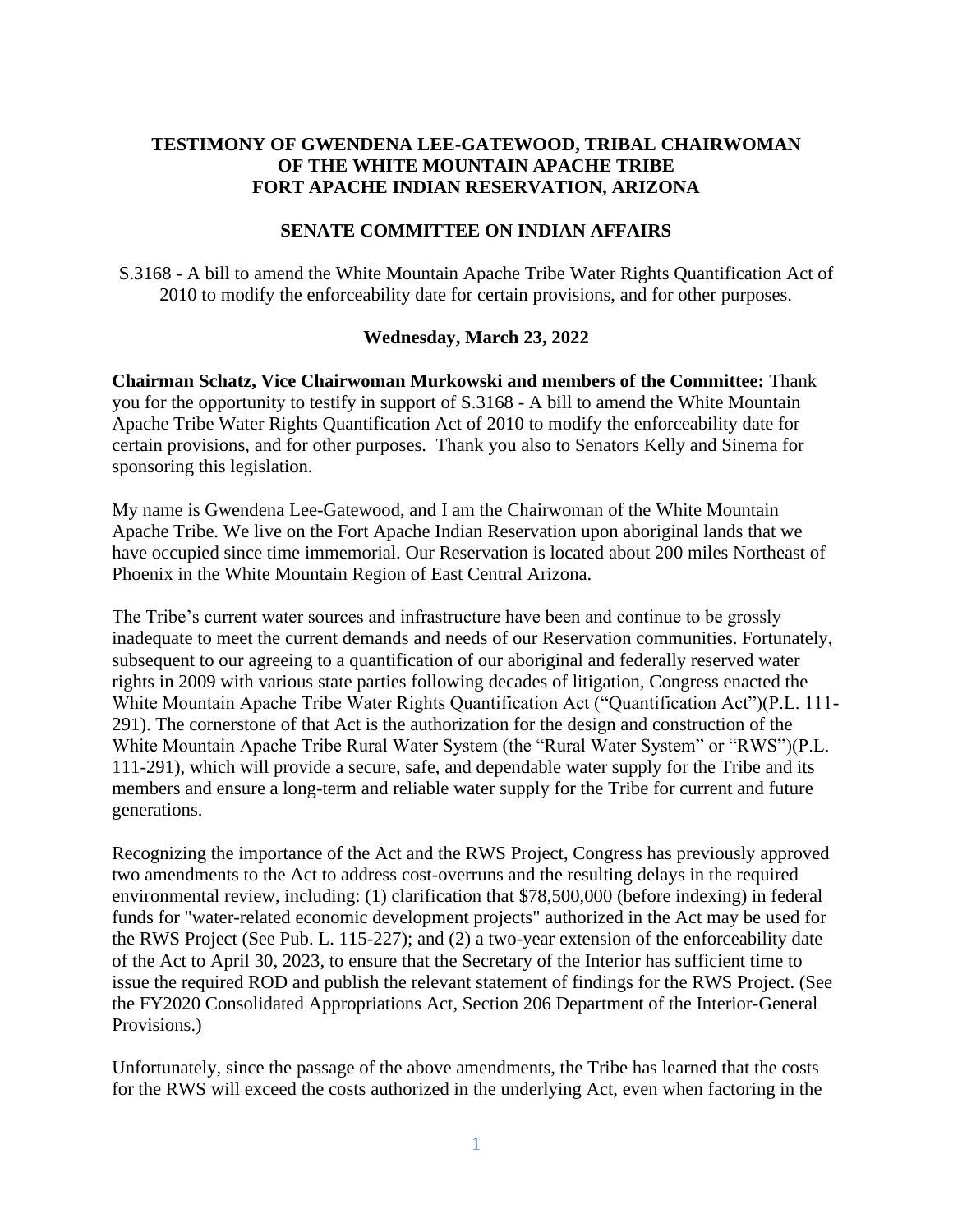additional flexibility to use previously authorized water-related economic development funds for the project. The associated engineering issues have also delayed dam design and the environmental review process, thus necessitating the need to extend the enforceability date by two years.

If this issue is not resolved, the completion of the Rural Water System project will be threatened, thereby increasing the ultimate cost to the United States and delaying the delivery of lifesustaining drinking water to our reservation communities. Consequently, the Tribe is seeking a final amendment to: (1) increase the federal funds authorized to complete the RWS Project to address cost-overruns; and (2) extend the enforceability date to April 30, 2025, to allow sufficient time for dam design and the environmental review associated with the project to be completed.

## **Fort Apache Indian Reservation and the Tribe's Reserved Water Rights**

The Tribe holds full beneficial title to 1.66 million acres of trust land in the east central highlands of the State of Arizona. The Tribe's Fort Apache Indian Reservation was established by Executive Order in 1871. We have retained actual, exclusive use and occupancy of our aboriginal lands within the boundaries we agreed to, and which were later designated by the Executive Orders dated November 9, 1871, and December 14, 1872, without exception, reservation, or limitation since time immemorial. The Tribe's vested property rights, including its aboriginal and other federal reserved rights to the use of water, often referred to as *Winters* Doctrine Water Rights, that underlie, border and traverse our lands, have never been extinguished by the United States and are prior and paramount to all rights to the use of water in the Upper Salt River drainage, the primary tributary in the adjudication of the water rights in the Gila River Basin.

Except for a small portion of the Reservation that drains to the Little Colorado River Basin, virtually our entire Reservation drains to the Salt River. The headwaters and tributaries of the Salt River arise on our Reservation and are the principal sources of water for the Tribe and the greater metropolitan Phoenix area. Specifically, 78 percent of the water in Theodore Roosevelt Reservoir located north of the Phoenix Valley is contributed from our Reservation; at Saguaro Lake reservoir, further South, 60 percent of the water is contributed from our Reservation; and below the confluence of the Verde River and Salt River, near Granite Reef Dam, Scottsdale, 42 percent of the water comes from our Reservation. The importance of achieving implementation of our 2009 Water Rights Quantification Agreement is essential to the well-being of the White Mountain Apache Tribe and the downstream water users in the Phoenix Valley.

## **White Mountain Apache Tribe Water Rights Quantification Act of 2010**

In 2010, Congress approved the historic White Mountain Apache Tribe Water Rights Quantification Act as part of the Claims Resolution Act of 2010 (P.L. 111-291). The legislation was sponsored by the entire Arizona delegation at the time. The Quantification Act resolved the Tribe's water-related damage and reserved water rights claims against the United States, the State of Arizona, and a number of state parties regarding rights in the Little Colorado River and the Gila River (Salt River and Tributaries thereto). In consideration for the Tribe waiving its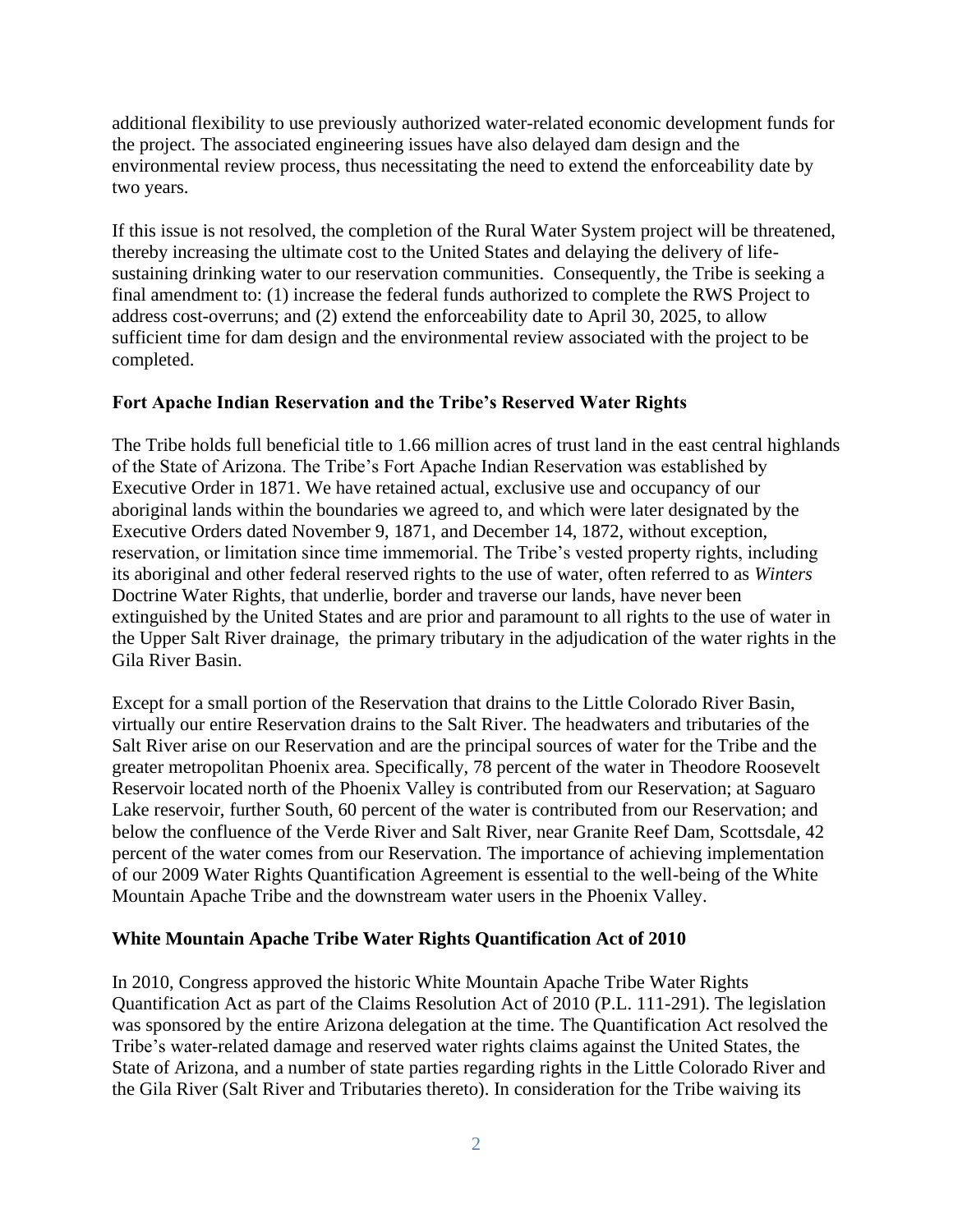water related claims and prior reserved rights, the Act authorized funding for the construction of the Rural Water System comprised of a dam and reservoir, treatment plant, and 55 miles of pipeline to serve virtually every Reservation community. In addition, the Act also authorized funding for, among other things: (1) cost-overruns for the Rural Water System (Sec. 312(e)) and (2) "water-related economic development projects" as part of the WMAT Settlement Fund (Sec. 312(b)).

The White Mountain Apache Tribe Water Rights Quantification Agreement, which was respectfully negotiated amongst all parties, was formally approved by the White Mountain Apache Tribe and all parties, including the Secretary of the Interior, and subsequently approved by the Superior Courts (Apache County and Maricopa County Superior Court) of the State of Arizona on December 18, 2014. The White Mountain Apache Tribe Water Rights Quantification Settlement Judgment and Decree was filed in Maricopa County and Apache County on March 15, 2015. The Judgments and Decrees become enforceable on the date that the White Mountain Apache Tribe Water Rights Quantification Act becomes enforceable with the publication by the Secretary of the Record of Decision allowing the construction of the Rural Water System project to go forward.

#### **The Tribe's Drinking Water Crisis**

The driving force behind the 2009 water rights settlement and the 2010 Quantification Act was the long-standing need to provide a reliable and safe water supply and delivery system to the members of the White Mountain Apache Tribe. The Tribe and Reservation residents are in urgent need of a long-term solution for their drinking water needs. Currently, the Tribe is served by the Miner Flat Well Field. Well production has fallen sharply and is in irreversible decline. Over the last decade, well production has fallen by more than 60%. A small diversion project on the North Fork of the White River was constructed several years ago to compensate for the precipitous loss of well production, but was only a temporary fix. Drinking water shortages remain a chronic problem. The Tribe experiences annual summer drinking water shortages, and there is no prospect for groundwater recovery as there is little or no groundwater on the Reservation. The quality of the existing water sources threatens the health of our membership and other Reservation residents, including the Indian Health Service Regional Hospital and State and Bureau of Indian Affairs schools. The only viable solution is the replacement of failing groundwater resources with surface water from the North Fork of the White River.

Without reservoir storage behind Miner Flat Dam, a feature authorized by the Act, the unregulated stream flows of the North Fork of the White River, supplemented by a sharply reduced Miner Flat Well Field, are together inadequate to meet current, much less future, community demands of the White Mountain Apache Tribe in the Greater Whiteriver Area, Cedar Creek, Carrizo, and Cibecue, where 95% of the Reservation population resides. Nor can we maintain a minimum flow in the North Fork of the White River. Therefore, Miner Flat Dam is necessary to store 8,600 acre-feet of water during runoff periods for release and enhancement of the North Fork of the White River to not only meet demands of the Reservation Rural Water System, but to maintain a minimum flow required for aquatic and riparian habitat preservation and enhancement.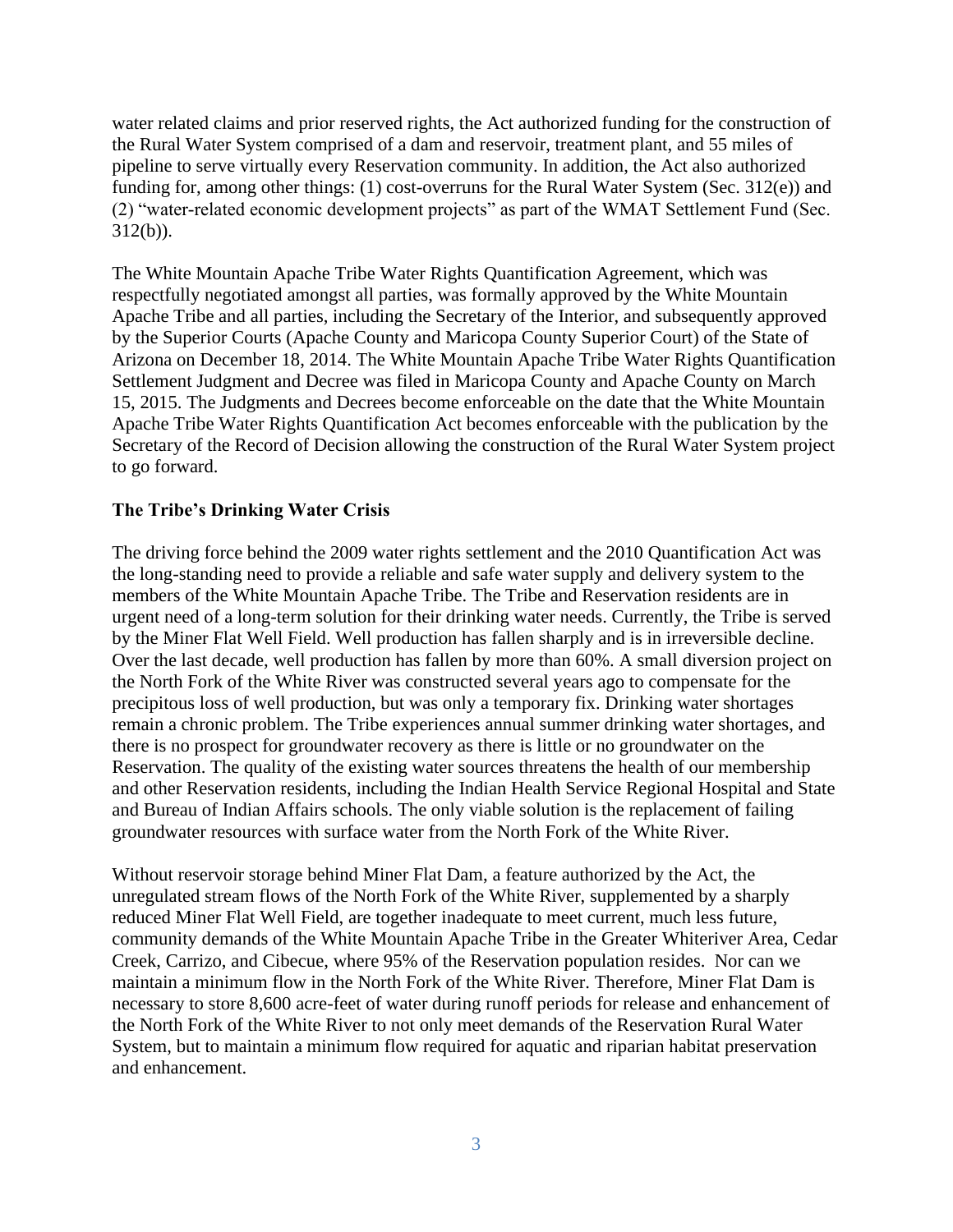In sum, the Rural Water System will replace the failing groundwater well system and enable the Tribe to construct a secure, safe and reliable drinking water supply for the current 17,000 White Mountain Apache Tribal members and residents living on our Reservation and to meet the increasing drinking water needs of the Reservation for a future population of nearly 40,000 persons in the decades to come.

## **Need for Amendment**

Unfortunately, as work on the design and geotechnical study of the proposed dam site for the Rural Water System has taken place, the Tribe together with Reclamation and its consultants have identified additional cost-overruns beyond what was initially contemplated at the time Congress passed the first amendment to the Act. These additional costs were discovered after the Tribe conducted further review of the project with the assistance of HDR, the Engineer of Record (EOR) for the WMAT. In 2019, WMAT worked with Reclamation on a new drilling program to further define the site characteristics and to prepare the Viability Assessment (VA) of the Miner Flat Dam, a key component of the RWS. In the course of this work, the Tribe's consulting engineers altered the design to address seepage and stability issues at the dam site, which resulted in an increased cost estimate for the project.

We have continued to work closely with the U.S. Bureau of Reclamation and believe we are close to reaching consensus to address the design issues discussed above so that the RWS can be built and the settlement finalized. In October 2021, the VA was finalized and it concluded that: (1) the dam is viable with the foundation treatments proposed; (2) the dam will meet national dam safety criteria; and (3) the dam will effectively regulate the North Fork of the White River for the Rural Water System with relatively small and controllable seepage losses.

The upper end of the costs for options in the VA required an additional funding amount of approximately \$250 million to complete HDR's proposal for construction of Miner Flat Dam. The increased funding amount also includes the cost for the dam, pipelines, pumping stations, water tanks, water treatment plant, diversion to the water treatment plant and all other elements of the WMAT RWS. The additional funding is for all features of the WMAT RWS and includes construction contingencies and "non-contract" costs (such as NEPA compliance, Clean Water Act compliance, NHPA compliance, project planning, design, construction observation, administration of construction contracts with builders of the project features awarded contracts in a competitive bidding process, and Reclamation oversight, among other costs not listed).

In November 2021, the Bureau of Reclamation asked WMAT to prepare an "addendum" to the Final VA to address the costs of an additional design option that would include an underground concrete wall across the full breadth of the valley of the North Fork of the White River as deep as the basement complex and to depths of 150 to 350 feet depending on location across the Valley. WMAT complied and directed HDR to prepare a cost estimate of the option proposed by Reclamation and a second less costly option that would provide a more robust treatment of the foundation than had been provided in the Final VA to reach common ground with Reclamation.